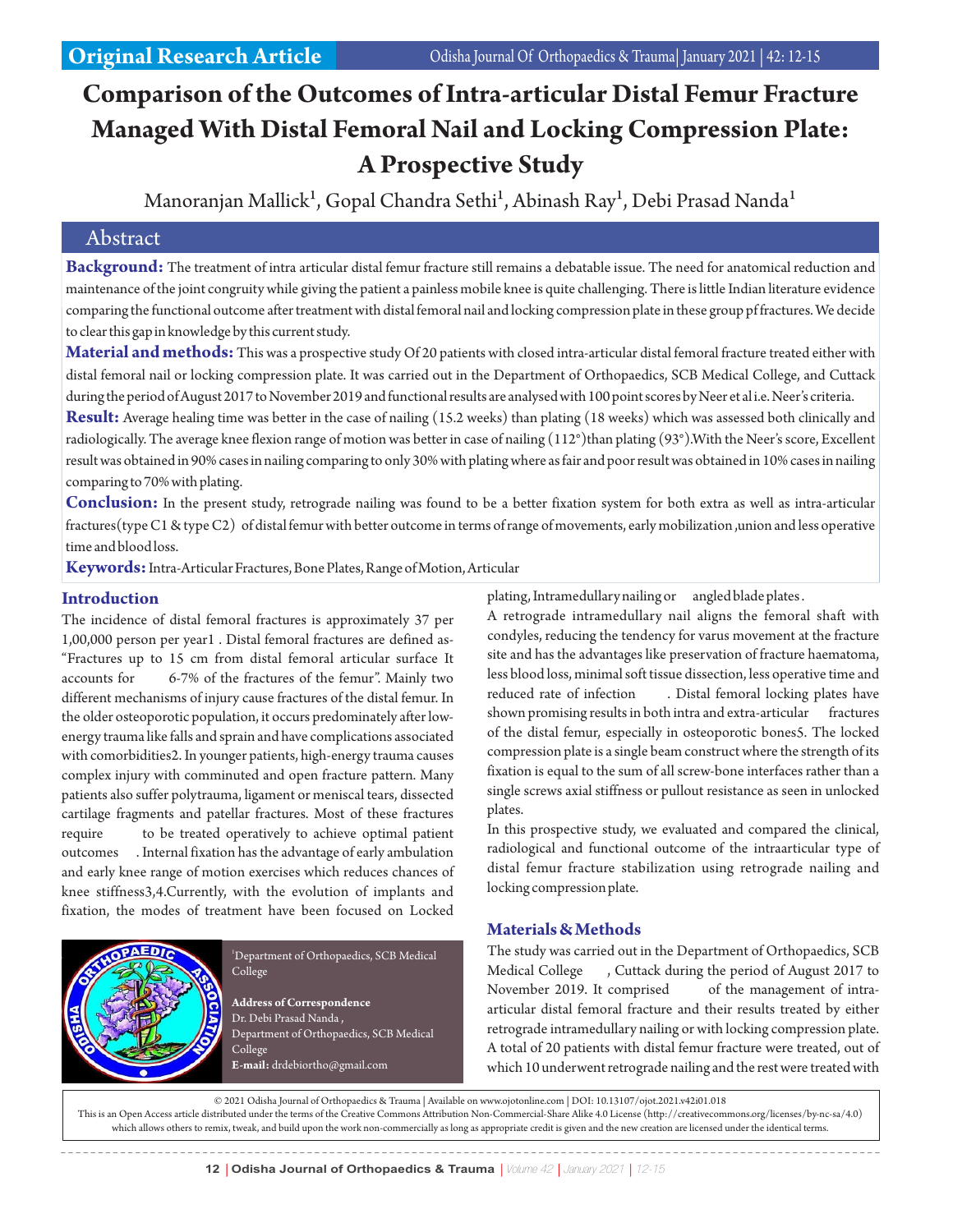locking compression plating.

# **Inclusion Criteria:**

1. Age group 18 to 70 years of either sex .

2. AO type C1, and type C2 distal femur fracture or fracture with intercondylar extension.

3. All cases of distal femur fracture medically fit for surgery.

4. Patients with compound grade-1 injuries

5. Patients who give informed consent and willing for follow up

# **Exclusion Criteria**

1.AO type A, type B and type C3.

2.Patients less than 18 years of age &more than 70yr.

3.Patients unfit for surgery.

4.Associated comorbid conditions history of suffering from Myocardial Infarction (MI) less than 1year, psychiatric illness, head injury.

5.Uncontrolled Diabetes Mellitus (DM), Hypertension, Patients with the clinically detectable focus of active infection.

6.Pathological fracture.

7. Fracture involving patellar fracture and neurovascular injury

Soon after admission, a detailed history was taken, relating to the age, sex and occupation, mode of injury, past and associated medical illness and then they were immediately kept in a proximal tibial skeletal traction over a Bohler Braun splint till surgery. This helped to prevent movements over the fracture site and to reduce pain and spasm of surrounding muscles. Anteroposterior and lateral radiographs of the distal femur including the knee were studied to classify the fractures. A routine X-ray of the pelvis done to rule out any hip injury. Group 1 (10 patients) were treated by distal femoral locking plate while Group 2 (10 patients) were treated by distal femoral nailing.

After obtaining informed consent, the patient was kept for surgery. Epidural anaesthesia was given and the patient was positioned as per the desired surgery. An intravenous antibiotic (cefuroxime) was given on the table just before starting surgery.

In Group 1 the patient was kept in a supine position & the standard lateral approach to the distal femur was carried out. The articular fragments were temporarily secured with pointed reduction forceps and K wires. The condyles were secured with 6.5 mm cancellous screws. Using anatomic landmarks and C – arm imaging, the plate was mounted on the reconstructed condyle beneath the vastus lateralis muscle.

In Group 2 patients a bolster was kept underneath the knee so that the knee was in 50 to 60-degree flexion. The condyles were reduced with K-wires as joystick guided under fluoroscopy & it was maintained with the help of a pointed reduction clamp. Two cancellous cannulated screws were inserted in both the condyles from lateral to medial direction , one anterior and other posterior in such a way that the nail can be passed between those screws. A 5-cm incision was made starting from the lower pole of the patella and just medial to the patellar tendon. The intercondylar notch was palpated and the guide pin was placed just above and medial to the femoral attachment of the posterior cruciate ligament and confirmed

by means of anterior-posterior and lateral fluoroscopy. The medullary canal was reamed and the nail of appropriate size was inserted. All the cases were statically locked with at least 2 distal locking screws and the nail was buried 3mm deep to the distal articular cartilage of the femur.

The Patients were followed up every month till 6 months thereafter 12 & 18 months and passive knee movement was allowed gradually as per the patient comfort level.

### **Results**

In this present study 20 cases of intraarticular distal femur fracture were treated at our institute. All cases were treated either with distal femoral nailing or by locking compression plating. The age of the patients varied from 18 to 70 years with mean age(45.95±15.39) . The age distribution showed a bimodal peak with one peak in the younger age group due to high energy trauma and another peak in the older age group with osteoporotic bone due to trivial trauma. Out of 20 patients, 12 (60%) were male and 8 (40%) were female. The male to female ratio was 3:2.

The most common cause was RTA with  $11(55%)$  patients.  $13(65%)$ patients had fractures of the right side while 7 (35%) patients had fractures of the left side. The fractures were classified according to the AO classification. Type-A , Type-B and Type-C3 fractures were not included in our study. Out of 20 cases, 13 (65%) cases were type C1 and 7 (35%) cases were type C2.

Average healing time was better in case nailing (15.2 weeks) than plating (18 weeks) which was assessed both clinically and radiologically for every month for 6 months and thereafter at 9 months and 12 months. All fractures are united by 5 months except 2 cases which took 7 months.

The knee flexion range of motion was examined at each visit and the final assessment was done at 6 months. In this study, the average knee flexion range of motion was better in the case of nailing  $(112^{\circ})$ than



13 **| Odisha Journal of Orthopaedics & Trauma | Volume 42 | January 2021 | 12-15**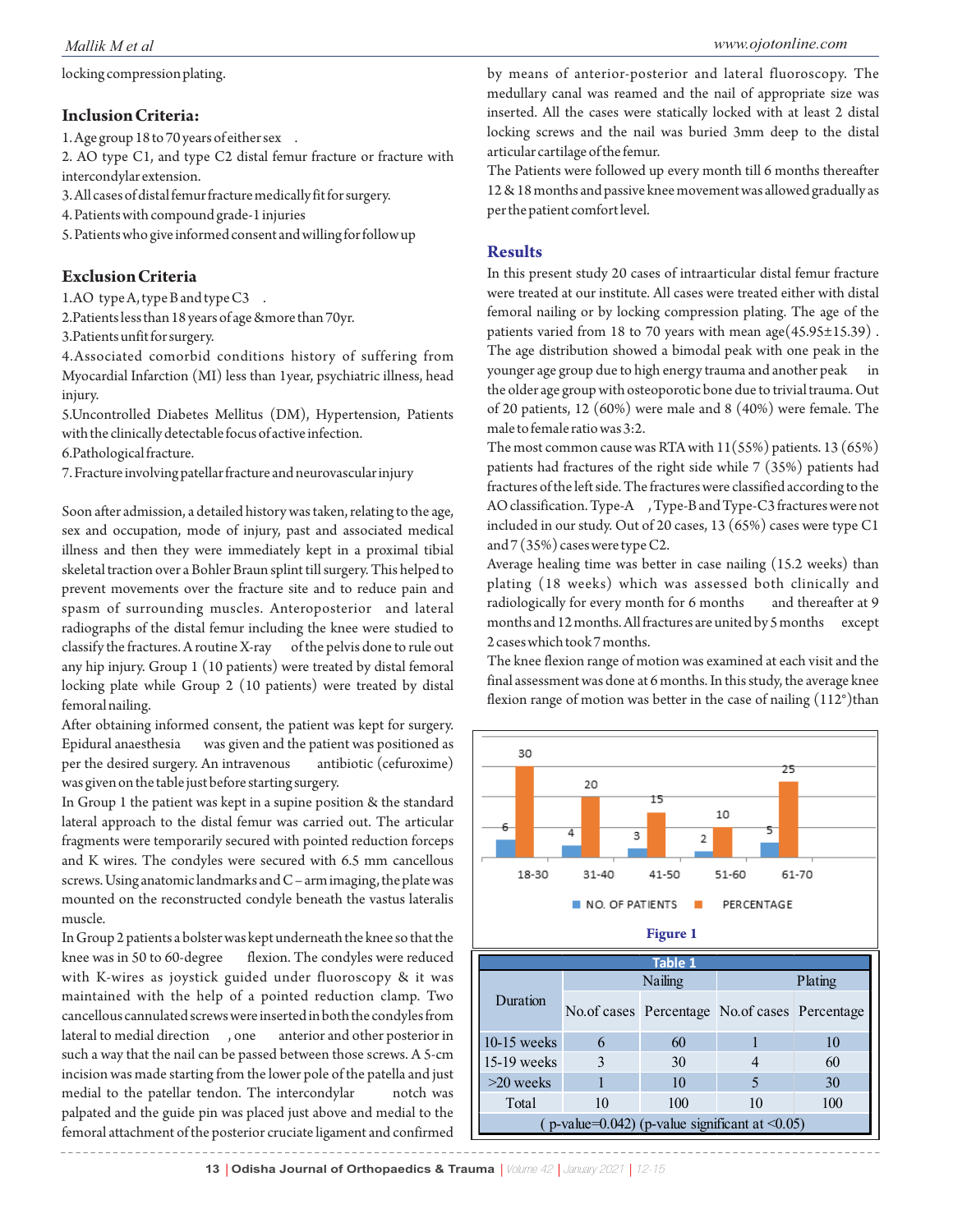

plating (93°).

In this the functional outcome includes pain scoring, walking capacity and degree of possible flexion was better in case of nailing than plating.

The most common intra-operative complication was difficulty in a reduction in closed method with manual traction. This complication was seen in the case of nailing and these cases were dealt with by open reduction. Difficulty in locking was a problem in both nailing (proximal screw) and plating.

The common postoperative complications are knee stiffness and infection which were more in the case of plating. Anterior knee pain was seen in the case of nailing. Other complications are non-union, malunion, delayed union, shortening, angulations etc.

Functional outcome according to Neer's scoring system between two groups, group I (LCP) and group II(DFN) was statistically insignificant for AO Type C2 fractures (p-value - 0.659) while it was significant for type C1 fractures (p-value  $-0.002$ ).

In this study, nailing was better in Muller type C1 fracture than plating. Excellent and good results seen in 90% case of nailing than plating which was 30%.

#### **Discussion**

Amongst the varied treatment options of distal femoral fractures, two major therapeutic principles can be employed: retrograde IM nailing or locking plate osteosynthesis. Protection of soft-tissue envelope due to the minimally invasive approach and closed reduction

| Mallik M et al                                                            |                               |             |                 |            |          |                                               |         |                        |   | www.ojotonline.com     |  |
|---------------------------------------------------------------------------|-------------------------------|-------------|-----------------|------------|----------|-----------------------------------------------|---------|------------------------|---|------------------------|--|
| Table 2                                                                   |                               |             |                 |            |          | <b>Table 4: Intra-operative complications</b> |         |                        |   |                        |  |
| Knee flexion range in degrees                                             | <b>Nailing</b>                |             | Plating         |            |          |                                               |         | Nailing                |   | Planting               |  |
|                                                                           | No. of<br>Percentage<br>cases |             | No. of<br>cases | Percentage |          | Complications                                 |         |                        |   | No of patients $(\% )$ |  |
|                                                                           |                               |             |                 |            |          | Duration of Surgery (mins)                    |         | No of patients $(\% )$ |   |                        |  |
| < 90                                                                      | 0                             | $\Omega$    | 4               | 40         |          | 60-75                                         |         | $5(50\%)$              |   | $2(20\%)$              |  |
| 90-110                                                                    | 5                             | 50          | 5               | 50         |          | $75 - 85$                                     |         | $3(30\%)$              |   | $4(40\%)$              |  |
| >110                                                                      | 5                             | 50          |                 | 10         |          | 85-95                                         |         | $2(20\%)$              |   | $4(40\%)$              |  |
| <b>Total</b>                                                              | 10                            | 100         | 10              | 100        |          | Blood Loss (ml)                               |         |                        |   |                        |  |
| (p-value=0.0356.) (p-value significant at <0.05)                          |                               |             |                 | < 100      |          | 7(70%)                                        |         | $1(10\%)$              |   |                        |  |
| <b>Table 3</b>                                                            |                               |             |                 | 100-200    |          | $3(30\%)$                                     |         | $5(50\%)$              |   |                        |  |
| Neer score                                                                |                               | Nailing     | Plating         |            |          | $>200$                                        |         | $\Omega$               |   | $4(40\%)$              |  |
| Excellent & Good                                                          |                               | $9(90\%)$   |                 | $3(30\%)$  |          | Difficulty in Reduction                       |         | $3(30\%)$              |   | $2(20\%)$              |  |
| Fair & Poor                                                               |                               | $1(10\%)$   | 7(70%)          |            |          | Table 5: Intra-operative complications        |         |                        |   |                        |  |
| Total                                                                     |                               | $10(100\%)$ | $10(100\%)$     |            |          | Complications                                 | Nailing | Planting               |   | Total                  |  |
| (p-value= $0.0061$ ) chi-square value 7.5. (p-value significant at <0.05) |                               |             |                 |            | Nonunion | Nil                                           | Nil     |                        | 0 |                        |  |

| techniques are better realized using IM nailing. |  |  |
|--------------------------------------------------|--|--|
|                                                  |  |  |

Malunion  $1(10\%)$  Nil

Delayed union  $1(10\%)$   $1(10\%)$ Infection  $\overrightarrow{\text{Nil}}$   $2(20\%)$ Implant failure Nil Nil O Anterior knee pain 1(10%) Nil 1 Knee stiffness  $\qquad$  Nil  $3(30\%)$ Total  $3(30\%)$   $6(60\%)$ 

Luzan TJ et al6 concluded in their study that locking plates used to bridge fractures of the distal femur led on average to less callus formation than IM nails and early union. In a systematic review of 29 case series with 415 patients, 5.3% nonunion rates with Locking Plates as opposed to 1.5% in nailing were proclaimed by Herrara DA et al7. Gao K. et al8 study showed union disturbance rate in the Locking Plate group was higher than in the Retrograde Nailing group. In the present study, the average time taken for union for Plating was around 18 weeks, which was comparable to Henderson et al and Markmiller et al who observed it to be 12 and 14 weeks respectively10,11. The radiological union was defined as bridging callus across three cortices. In cases of nailing average healing time in weeks was 15 weeks which was comparable to Kumar et al 14 weeks and Ingman et al 12 weeks12,13 .In the present study, we observed not a single case of non-union both in nailing and plating which is comparable to observation by Kumar et al of 2 %. When comparing non-union rates, there is no much difference between nailing and plating series.

Leggon et al14 found a trend of more knee pain with retrograde distal femoral nailing in patients of distal femur fracture which is consistent with our study.

Functional outcome according to Neer's9 scoring system between two groups, group I (LCP) and group II(DFN) was statistically insignificant for AO Type C2 fracture while it was significant for type C1 fractures in our study.

Hoskins et al15 concluded IMN may be a superior treatment compared with anatomical locking plates for fractures of the distal femur. Distal femur nail has many same advantages as locking plates such as percutaneous placement without disruption of blood supply and direct fracture reduction and being an intramedullary load sharing device allows early load-bearing. But persistent knee pain, development of knee arthrosis remain a setback for nailing.